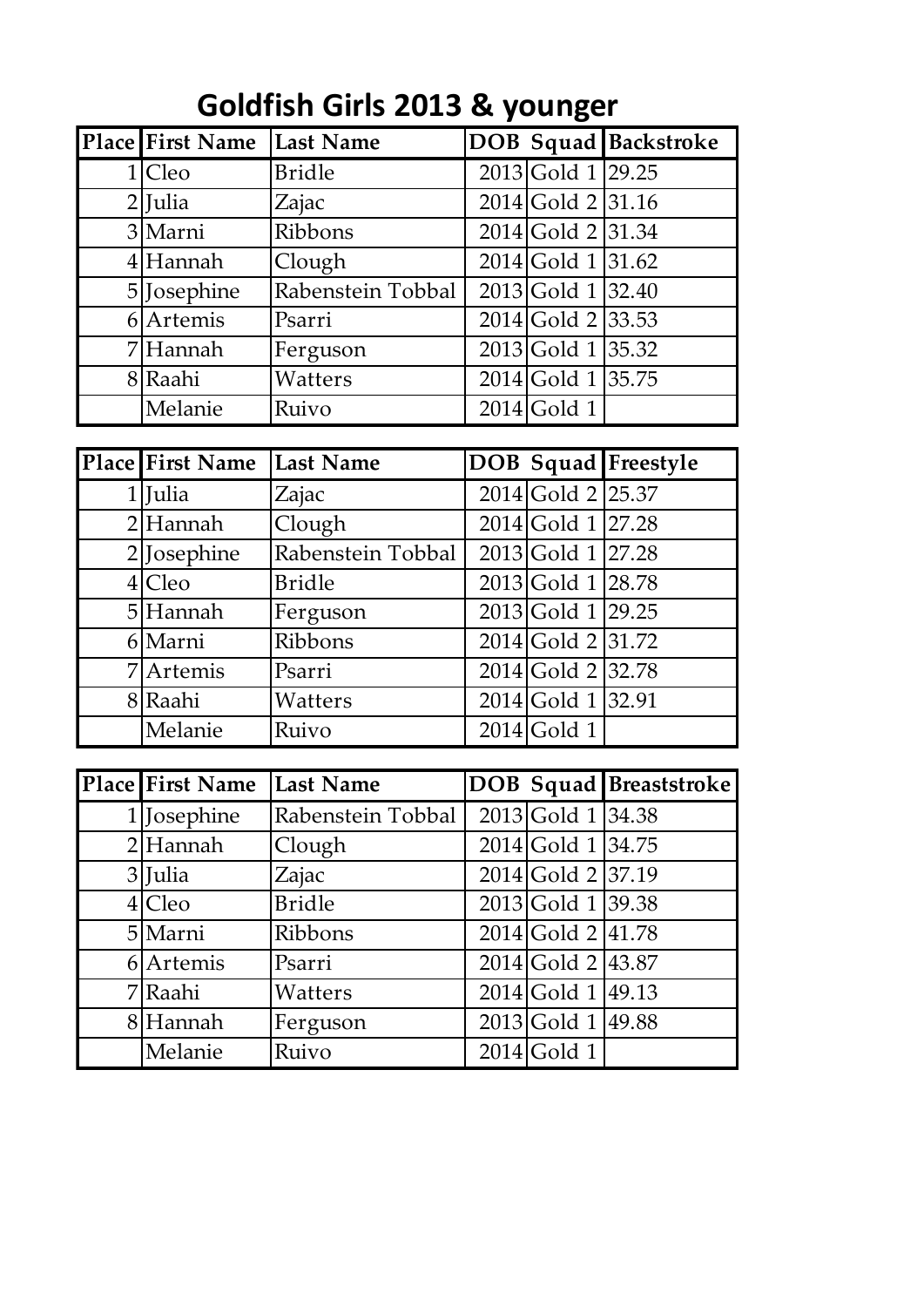## **Goldfish Girls 2012 & older**

| Place First Name   Last Name |                  |                     | <b>DOB</b> Squad Backstroke |
|------------------------------|------------------|---------------------|-----------------------------|
| 1 Jehanne                    | Hamad            | $2010$ Gold 1 26.97 |                             |
| $2$ Ria                      | Mukundan         | $2012$ Gold 2 34.81 |                             |
| 3 Ava                        | <b>Ram White</b> | $2011$ Gold 2 38.25 |                             |
| Celeste                      | Shields          | $2012$ Gold 1       |                             |
| Emily                        | Craven           | $2011$ Gold 1       |                             |

| Place First Name   Last Name |                  |                     | <b>DOB</b> Squad Freestyle |
|------------------------------|------------------|---------------------|----------------------------|
| $1$  Jehanne                 | Hamad            | 2010 Gold 1 23.37   |                            |
| $2$ Ava                      | <b>Ram White</b> | $2011$ Gold 2 30.18 |                            |
| $3$ Ria                      | Mukundan         | $2012$ Gold 2 30.78 |                            |
| <b>ICeleste</b>              | Shields          | $2012$ Gold 1       |                            |
| Emily                        | Craven           | $2011$ Gold 1       |                            |

| Place First Name | Last Name        |                     | DOB Squad Breaststroke |
|------------------|------------------|---------------------|------------------------|
| 1 Jehanne        | Hamad            | $2010$ Gold 1 33.13 |                        |
| $2$ Ria          | Mukundan         | $2012$ Gold 2 41.41 |                        |
| 3 Ava            | <b>Ram White</b> | $2011$ Gold 2 41.59 |                        |
| Celeste          | Shields          | $2012$ Gold 1       |                        |
| Emily            | Craven           | $2011$ Gold 1       |                        |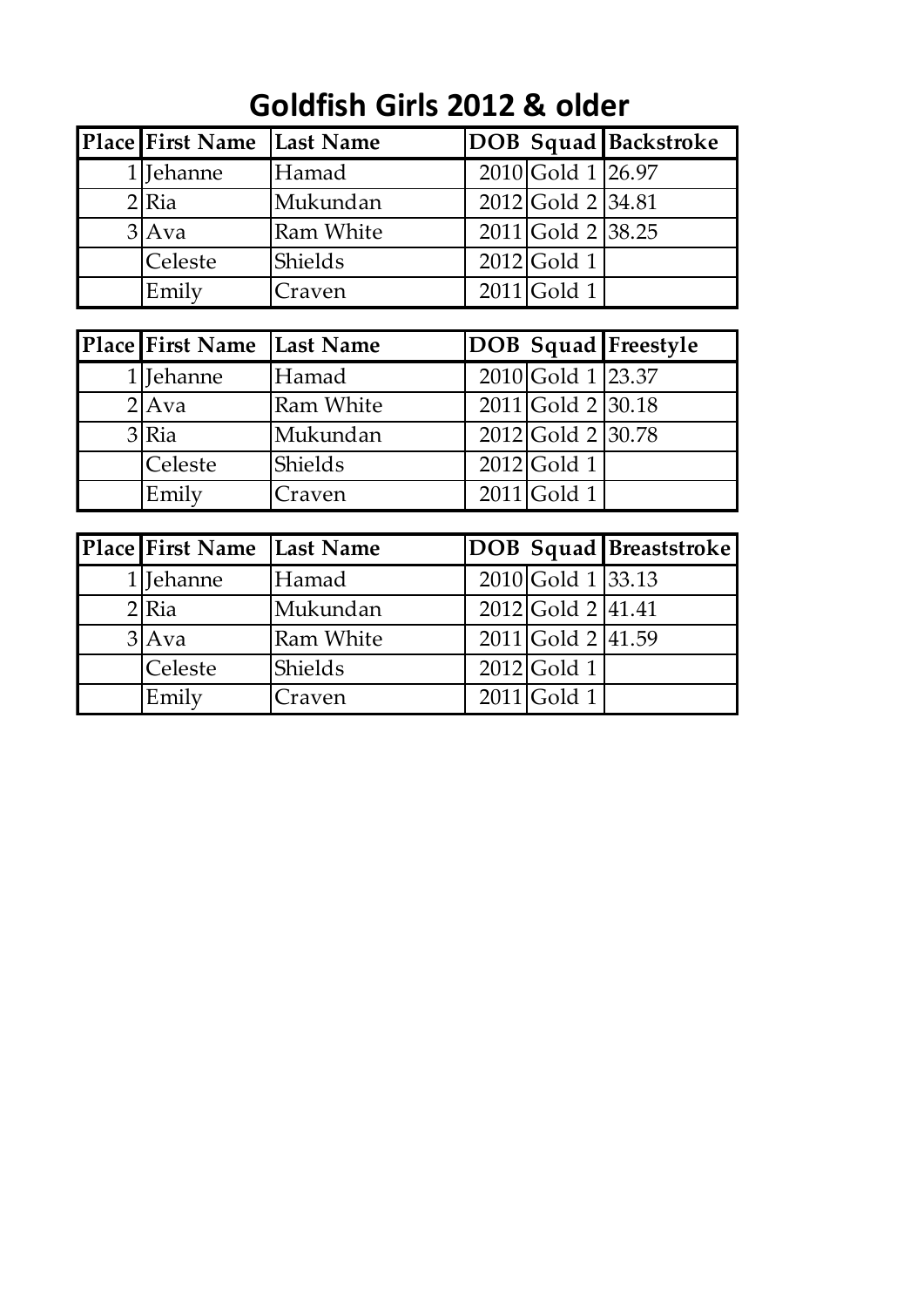## **Goldfish Boys 2013 & younger**

| Place First Name   Last Name |                                 |                     | <b>DOB</b> Squad Backstroke |
|------------------------------|---------------------------------|---------------------|-----------------------------|
| 1 Kabir                      | Dusad                           | $2014$ Gold 1 29.91 |                             |
| $2$  Alexander               | Dutcik                          | $2013$ Gold 2 33.25 |                             |
| $3$ Luca                     | Brathwaite                      | $2014$ Gold 2 35.53 |                             |
| $4$ Theo                     | Brown                           | 2014 Gold 2 39.59   |                             |
| Atticus                      | Rabenstein Tobbal   2013 Gold 1 |                     |                             |

| Place First Name Last Name |                   |                     | <b>DOB</b> Squad Freestyle |
|----------------------------|-------------------|---------------------|----------------------------|
| 1 Luca                     | Brathwaite        | 2014 Gold 2 26.75   |                            |
| 2 Kabir                    | Dusad             | 2014 Gold 1 29.31   |                            |
| 3 Alexander                | Dutcik            | 2013 Gold 2 32.41   |                            |
| $4$ Theo                   | Brown             | $2014$ Gold 2 41.44 |                            |
| Atticus                    | Rabenstein Tobbal | $2013$ Gold 1       |                            |

| Place First Name | Last Name         |                     | <b>DOB</b> Squad <b>Breaststroke</b> |
|------------------|-------------------|---------------------|--------------------------------------|
| 1 Kabir          | Dusad             | 2014 Gold 1 38.34   |                                      |
| $2$ Luca         | Brathwaite        | $2014$ Gold 2 40.19 |                                      |
| 3 Alexander      | Dutcik            | 2013 Gold 2 45.97   |                                      |
| $4$ Theo         | Brown             | 2014 Gold 2 47.78   |                                      |
| Atticus          | Rabenstein Tobbal | $2013$ Gold 1       |                                      |